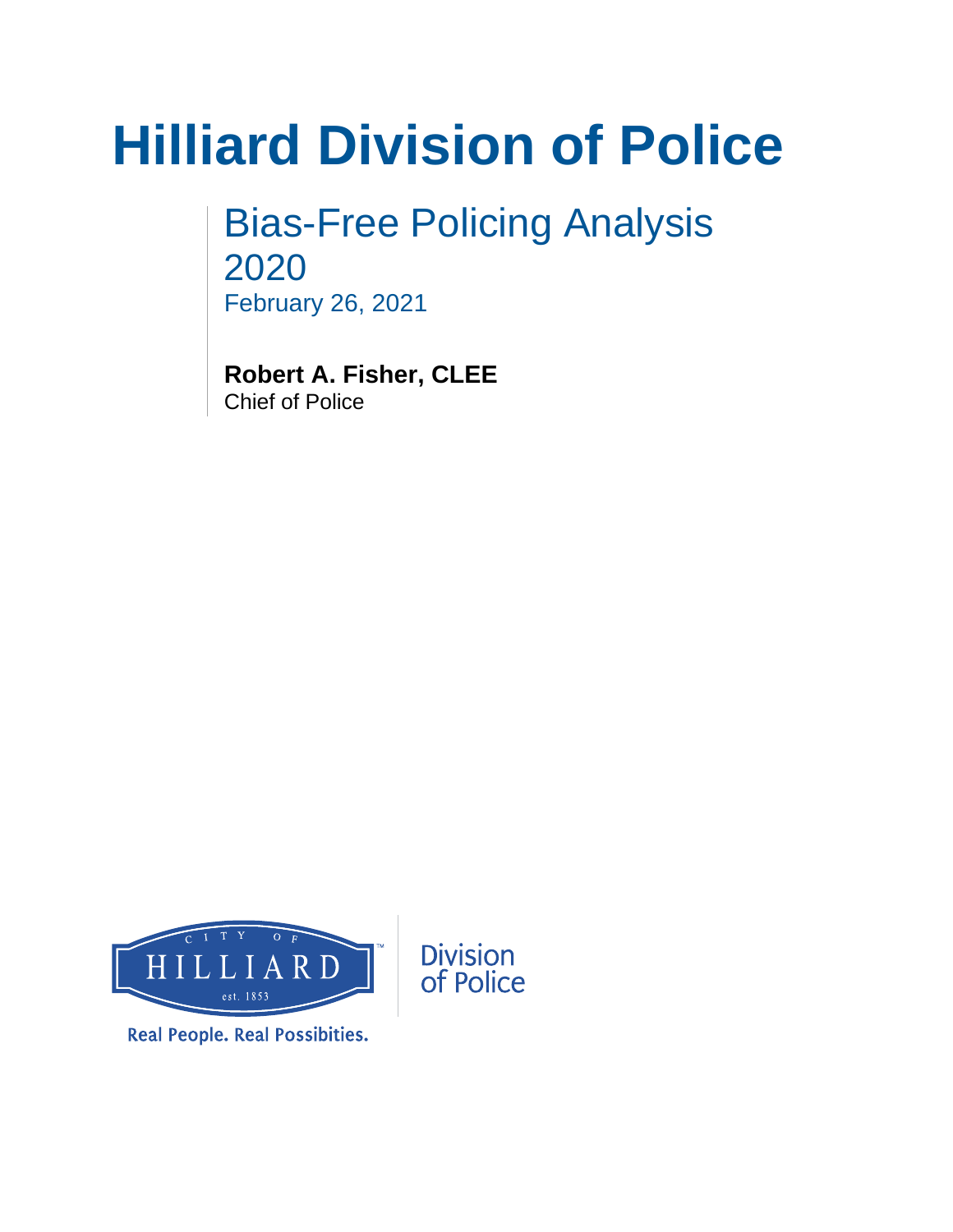#### **Introduction**

In 2020, there was nationwide civil unrest and protests aimed at police reform. This unrest was primarily based on a social justice movement that focused on police policy and practice. While the majority of the protests and riots were centered in large urban areas, the City of Hilliard did experience local protests. The events of 2020 highlight the responsibility community leaders have to ensure all members of the community are treated in a fair and impartial manner.

The purpose of this report is to provide an overview of the Hilliard Division of Police commitment to bias-free policing. The Division is committed to ensure the trust and respect of the community by operating on the philosophy of transparency. Open dialog and communication with all groups and members of the community is key to sound community and police relationships. It is imperative, as law enforcement professionals, that we truly understand and uphold the trust relationship by providing fair, impartial, and objective services.

This report takes a look at the Division's practices and bias-based policing data for the purposes of proactively identify potential training and policy issues, potential patterns of conduct or other community concerns related to bias-based policing.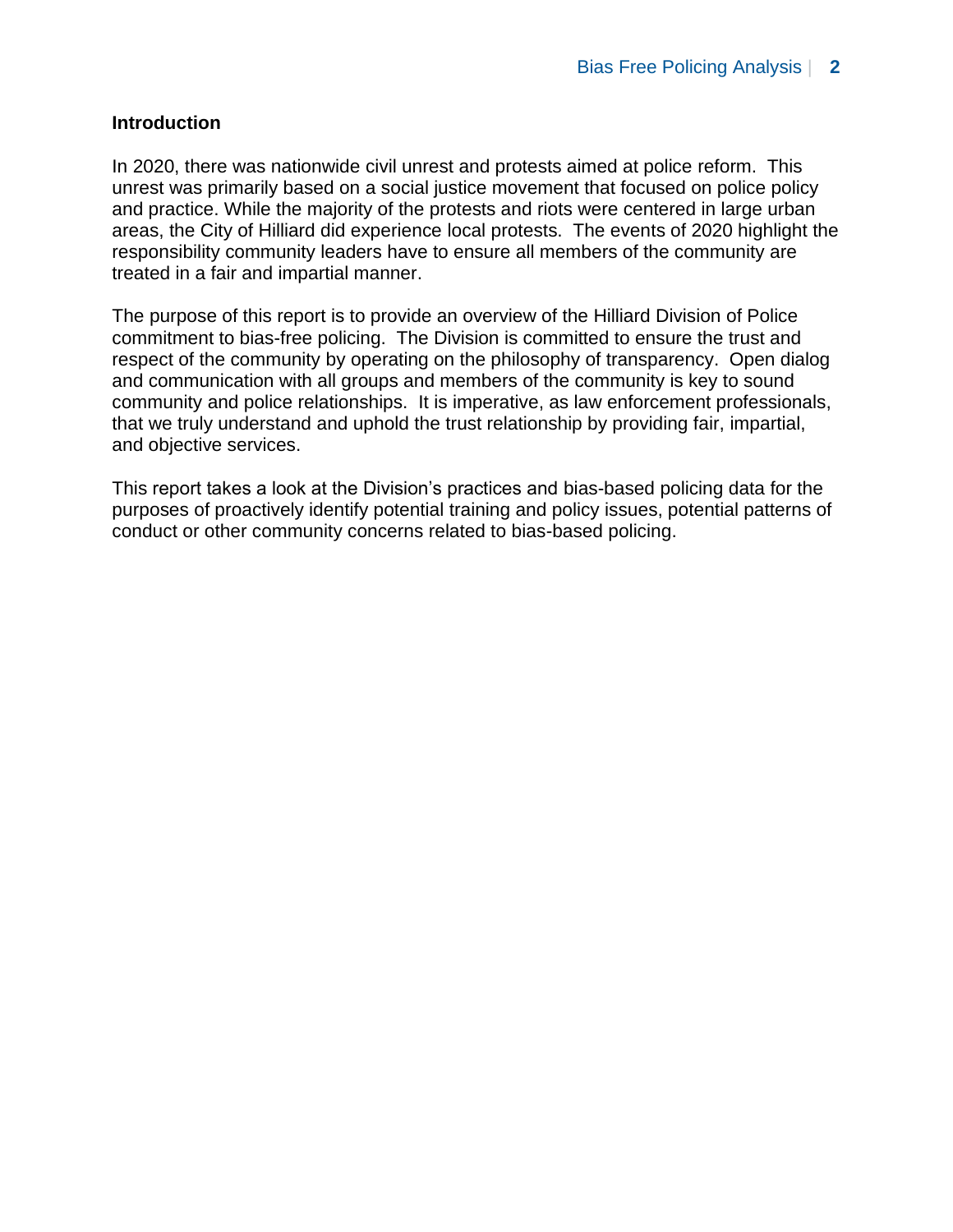#### **Mission**

We, the employees of the Hilliard Division of Police, are committed to serve the Hilliard Community to enhance the quality of life by working cooperatively with the public to prevent crime, preserve peace, enforce the law with respect to the constitutional rights of all citizens, reduce fear and provide a safe community environment. The mission is based on a foundation of integrity, commitment, cooperation, and professionalism.

Officers strive to achieve the mission of the division through actions which are guided by our core values. The division core values are:

**Integrity** – We dedicate ourselves to serve without bias or prejudice and hold ourselves accountable to the highest professional and ethical standards.

**Commitment** – We dedicate ourselves to excellence and unity for the purpose of improving the quality of life in our community.

**Cooperation** – We dedicate ourselves to developing a partnership with our community by working together in a spirit of trust and mutual respect.

**Professionalism** – We dedicate ourselves to develop high quality, efficient and courteous service through innovative techniques, strategic plans, and teamwork.

*All the members of the Division of Police accept responsibility for their part in supporting the Mission and Core Values and are committed to giving the maximum effort in creating an environment in which all can be proud.*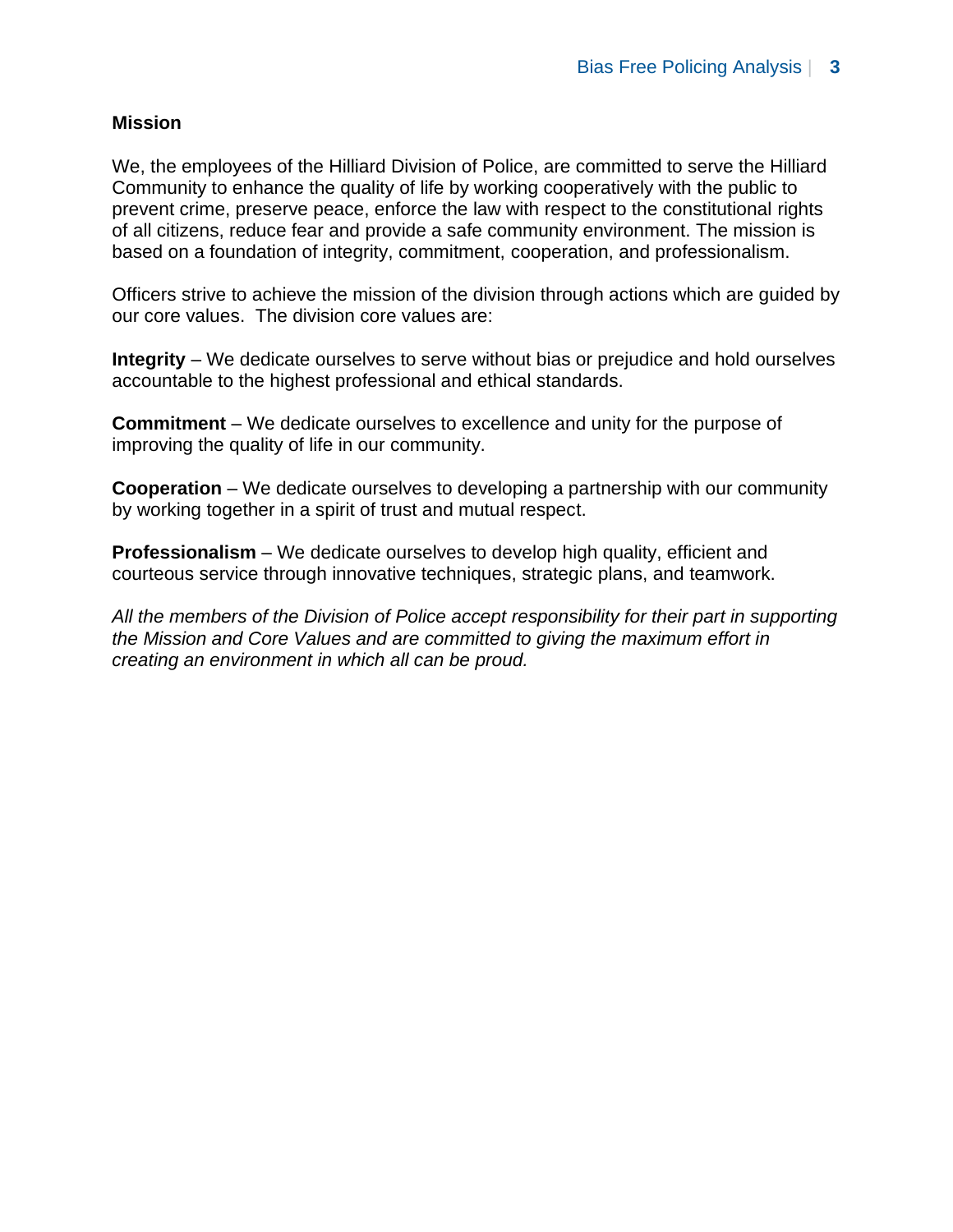## **Division of Police Policy on Bias-Free Policing**

*Policy 401 - Bias-Free Policing* was written in compliance with the Ohio Collaborative Law Enforcement Agency Certification (OCLEAC) *Standard 6 - Bias Free Policing*. The policy provides guidance to division members and affirms the division's commitment to fair, impartial, and objective policing. The policy also establishes appropriate controls to ensure employees do not engage in bias-based policing or violate any laws while serving the community.

The policy covers all aspects of bias-free policing to include definitions, prohibition against bias-based policing, training, corrective measures, and administrative review of division practices. All division employees must read and sign for a copy of the policy, and the policy is available to all members through the division's document management system (DMS).

### **Ohio Collaborative Law Enforcement Certification (OCLEAC)**

The OCLEAC was established for the purpose of implementing recommendations from the Ohio Task Force on Community-Police Relations. This community-based law enforcement advisory board was tasked with establishing statewide standards to guide law enforcement agencies with policy development.

The advisory board specifically established *Standard 6 - Bias Free Policing* and the Division has met all standard requirements and has received certification for this standard.

Additionally, the Division complies with, and is certified in all standards established by the Ohio collaborative Community-Police Advisory Board.

#### **Bias-Free Policing Policy Training**

Division personnel receive bias-free policing training annually. The training includes aspects of profiling related topics to include field contacts, traffic stops, search issues, asset seizure and forfeiture, interview techniques, culture diversity, discrimination and community support.

The Bias-Free Policing policy was reviewed and re-issued to all members of the division on August 10, 2020. In addition, Bias-Free Policing training was addressed through roll call training and legal update in-service training.

#### **Bias-Based Citizen Complaints**

All allegations of bias-based policing by citizens are thoroughly investigated by the Division. Additionally, the division uses video recording systems in marked police vehicles to assist in the investigation of alleged bias-based policing by officers.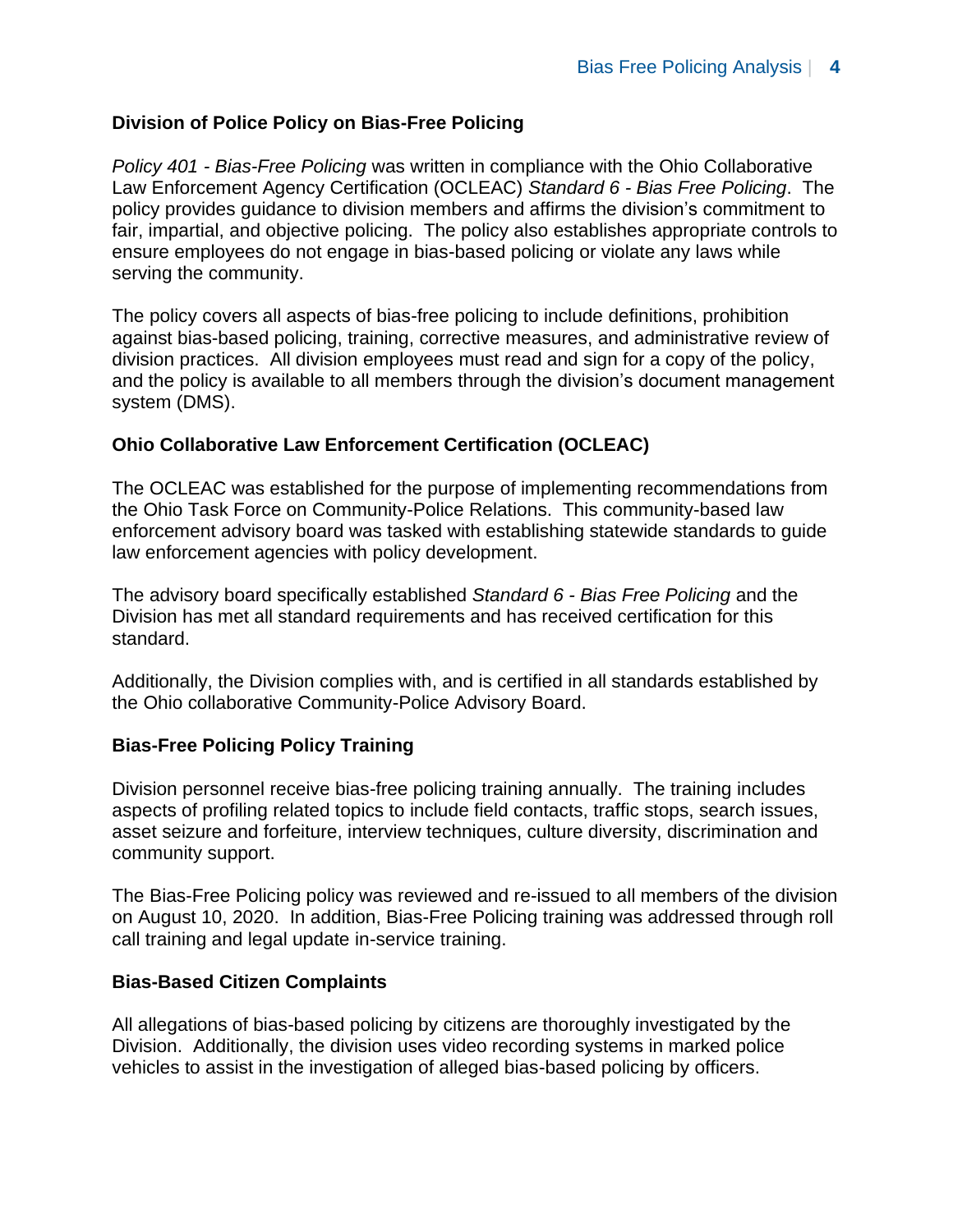A five-year look back (2016 – 2020) of personnel complaints received by the division indicated two bias-based complaints. Both incidents were investigated and determined to be unfounded.

- 2019 a citizen complained that an officer did not take appropriate action at a crash scene and indicated that race (complainant was a black male) was a factor.
- 2020 a complaint was filed out of an incident that occurred in 2016. The complainant felt a case was not appropriately investigated and race was a factor (complainant was Asian female).

### **Administrative Review of Bias-Free Policing Data**

A member of the command staff was tasked with reviewing the traffic stop bias-free policing data to determine if there were any patterns of bias-based policing or concerning practices.

The administrative review did not find any indications of biased based policing that required further inquiry.

### **Local Social Justice Events**

The City of Hilliard experienced several social justice protests in and around the Old Hilliard area. The protest drew crowds of up to 300 people (estimated). The platform for the protests were centered on police reform and racial discrimination.

The City and Division worked with protest organizers to ensure peoples first amendment rights were protected and the events were peaceful. Although there were several events and the platform was aimed at police reform, there were no incidents between the protesters and the police.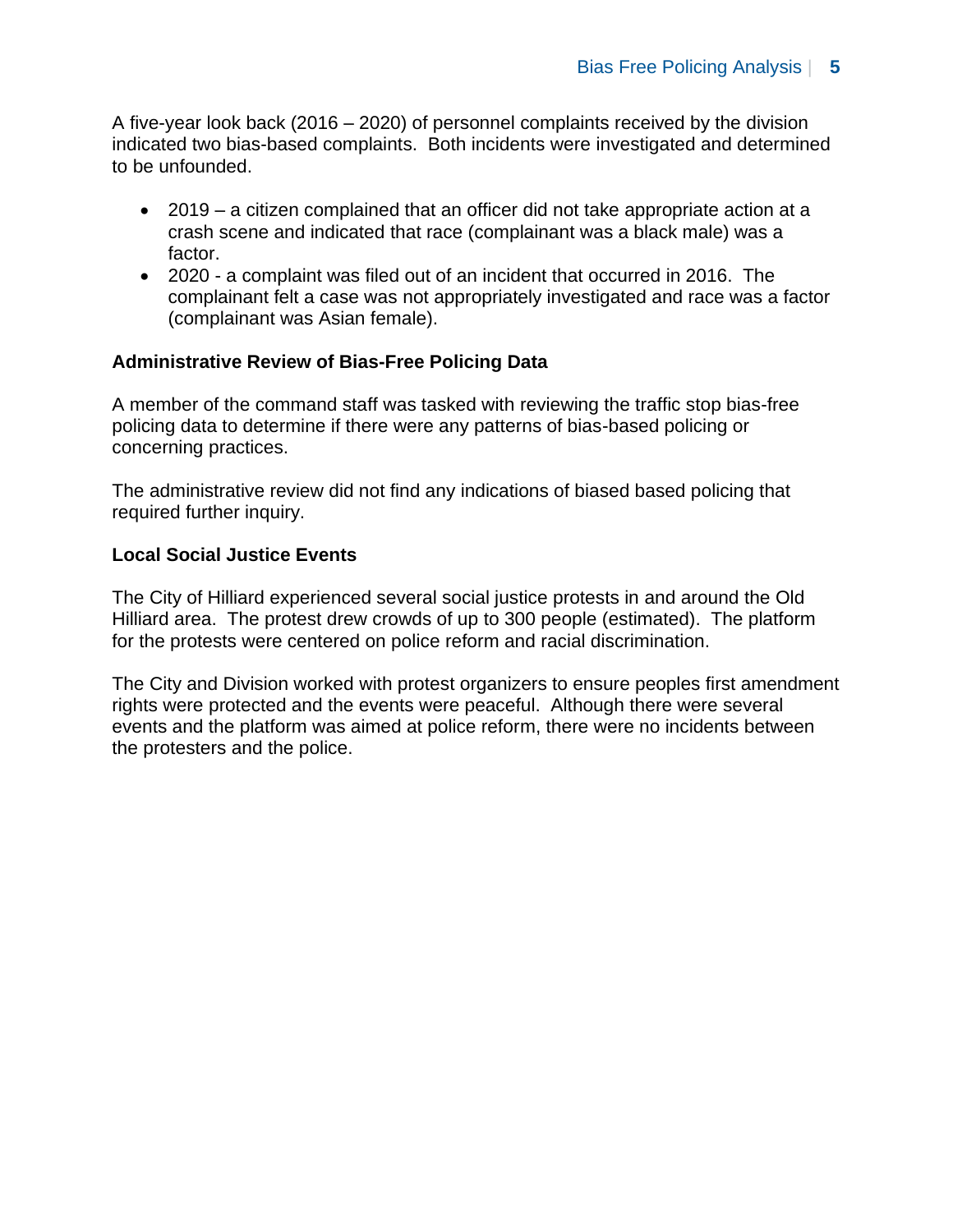## **Traffic Stop Data Review**

Policy 401 *Bias-Free Policing* requires officers to collects data from self-initiated traffic stops by recording the race, gender and disposition of the interaction. The data denotes the perceived race and gender of the driver of the involved vehicle once contact is made, as well as the actual disposition of the traffic stop (advised, citation, or warning).

#### **Race and Gender Categories**

Below is the list of approved race codes for traffic stop contacts. These race/ethnicity categories are derived from the National Incident Based Reporting System (NIBRS) and are available in the division's Records Management System. Gender is recorded as male, female or other. P = Native Hawaiian/Other Pacific

|                                    | $P =$ Native Hawaiian/Other Pacific |
|------------------------------------|-------------------------------------|
| A = Asian                          | <b>Islander</b>                     |
| B = Black/African American         | $O = Other$                         |
| $H = H$ ispanic                    | $U =$ Unknown                       |
| I = American Indian/Alaskan Native | $W = White$                         |
| $M =$ Middle Eastern               |                                     |

### **Data Analysis**

This analysis focuses on 2020 data collection, observations, and the use of appropriate benchmarks to ensure proper and responsible conclusions. (See Data Analysis Commentary at end of this report)

Methodologies used for this report:

- Traffic Crash Data: Race and Gender of drivers cited in traffic crashes from Hilliard Division of Police Traffic Crash Reports.
- A review of division historical traffic stop data.
- Professional Judgement: An administrative review of bias based policing data was conducted by members of the Command Staff.

## **Data Collection Criteria for Traffic Stops**

Traffic stop data for this analysis was pulled from the division's computer aided dispatch (CAD) system. The data includes 4,539 self-initiated traffic stops.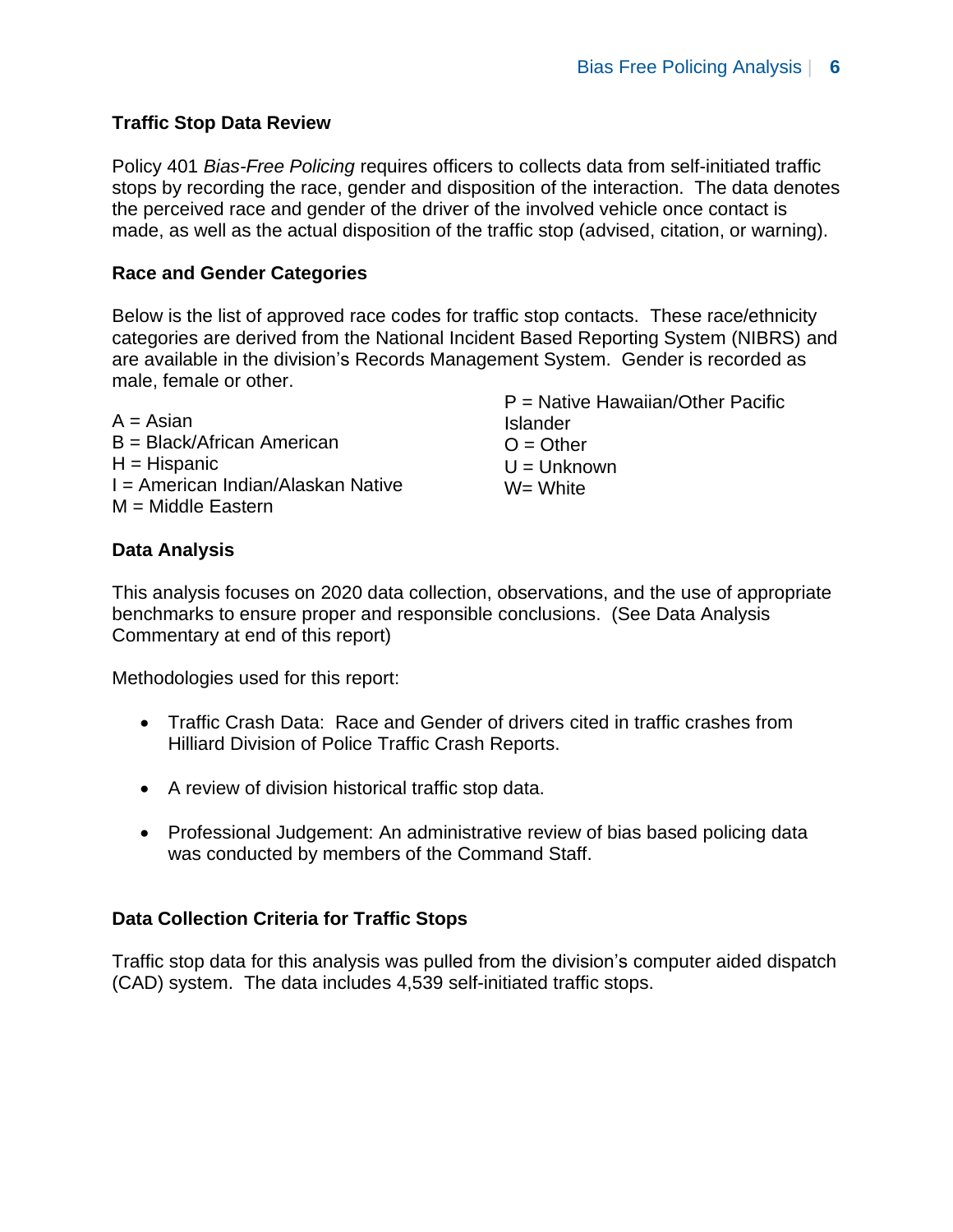| Gender             | <b>Count by Gender</b> | <b>Percentage</b> |
|--------------------|------------------------|-------------------|
| Female             | 1744                   | 38.4%             |
| <b>Male</b>        | 2730                   | 60.1%             |
| <b>Unknown</b>     |                        | 0.01%             |
| <b>Not Listed</b>  | 62                     | 1.4%              |
| <b>Grand Total</b> | 4539                   |                   |

#### **Data Set and Percentages of Traffic Stops by Gender**

#### **Data Set and Percentages of Traffic Stops by Race**

| <b>Race</b>           | <b>Count by Race</b> | <b>Percentage</b> |
|-----------------------|----------------------|-------------------|
| <b>Asian</b>          | 132                  | 2.9%              |
| <b>Black</b>          | 672                  | 14.8%             |
| <b>Hispanic</b>       | 182                  | 4.0%              |
| <b>Indian</b>         | 17                   | 0.4%              |
| <b>Middle Eastern</b> | 277                  | 6.1%              |
| <b>Other</b>          | 7                    | 0.2%              |
| <b>Unknown</b>        | 43                   | 0.9%              |
| <b>Not Listed</b>     | 123                  | 2.7%              |
| <b>White</b>          | 3086                 | 68.0%             |
| <b>Grand Total</b>    | 4539                 |                   |

### **Data Set and Percentages of Traffic Stops by Race and Gender**

| <b>Race</b>                     | <b>Female</b> | <b>Female</b><br>% | <b>Male</b> | <b>Male</b><br>$\frac{9}{6}$ | <b>Unk</b>     | Unk % | <b>Not</b><br><b>Listed</b> | <b>Not</b><br><b>Listed</b><br>℅ | <b>Grand</b><br><b>Total</b> | $\frac{9}{6}$ |
|---------------------------------|---------------|--------------------|-------------|------------------------------|----------------|-------|-----------------------------|----------------------------------|------------------------------|---------------|
| Asian                           | 50            | 1.1%               | 82          | 1.8%                         |                |       |                             |                                  | 132                          | 2.9%          |
| <b>Black</b>                    | 210           | 4.6%               | 461         | 10.2%                        |                |       | 1                           | 0.02%                            | 672                          | 14.8%         |
| <b>Hispanic</b>                 | 56            | 1.2%               | 126         | 2.8%                         |                |       |                             |                                  | 182                          | 4.0%          |
| Indian                          | 6             | 0.1%               | 11          | 0.2%                         |                |       |                             |                                  | 17                           | 0.4%          |
| <b>Middle</b><br><b>Eastern</b> | 80            | 1.8%               | 195         | 4.3%                         | $\overline{2}$ | 0.04% |                             |                                  | 277                          | 6.1%          |
| <b>Other</b>                    | 3             | 0.1%               | 4           | 0.1%                         |                |       |                             |                                  | 7                            | 0.2%          |
| <b>White</b>                    | 1306          | 28.8%              | 1779        | 39.2%                        |                |       | 1                           | 0.02%                            | 3086                         | 68.0%         |
| <b>Unk</b>                      | 12            | 0.3%               | 30          | 0.7%                         | 1              | 0.02% |                             |                                  | 43                           | 0.9%          |
| <b>Not</b><br><b>Listed</b>     | 21            | 0.5%               | 42          | 0.9%                         |                |       | 60                          | 1.32%                            | 123                          | 2.7%          |
| Grand<br>Total                  | 1744          | 38.4%              | 2730        | 60.1%                        | $\mathbf{3}$   | 0.07% | 62                          | 1.37%                            | 4539                         |               |

**Note: Percent of Total Traffic Stops**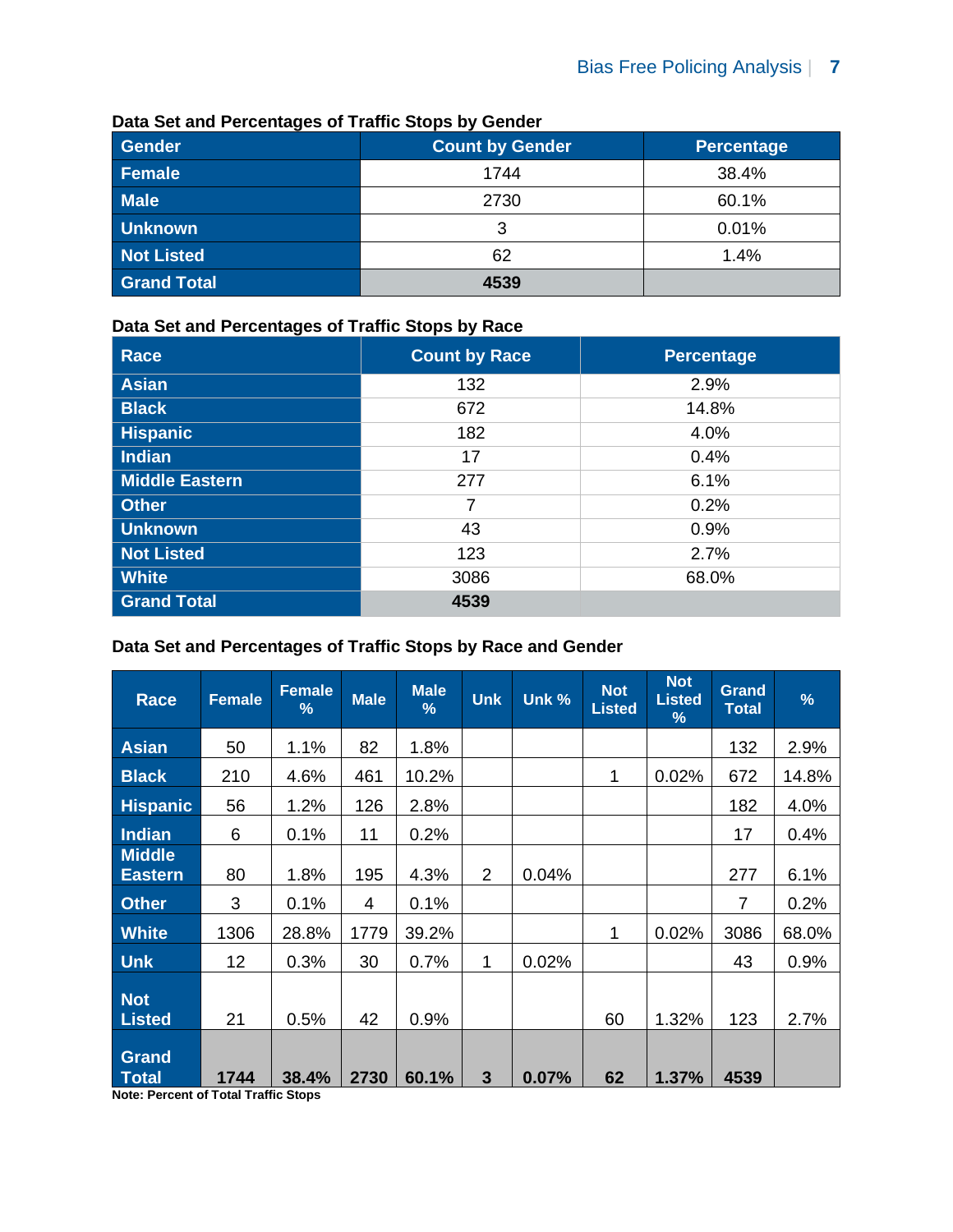| <b>Race and</b>       | <b>Traffic</b> |                         | % of         |                 | % of         |                | $%$ of       |                         | $%$ of       |
|-----------------------|----------------|-------------------------|--------------|-----------------|--------------|----------------|--------------|-------------------------|--------------|
| <b>Gender</b>         | <b>Stops</b>   | <b>Advised</b>          | <b>stops</b> | <b>Citation</b> | <b>stops</b> | <b>Warning</b> | <b>stops</b> | <b>Other</b>            | <b>stops</b> |
| <b>Asian</b>          | 132            | 41                      | 31.1%        | 39              | 29.5%        | 51             | 38.6%        | $\mathbf 1$             | 0.8%         |
| F                     | 50             | 13                      | 26.0%        | 18              | 36.0%        | 19             | 38.0%        | $\mathbf 0$             | 0.0%         |
| M                     | 82             | 28                      | 34.1%        | 21              | 25.6%        | 32             | 39.0%        |                         | 1.2%         |
| <b>Black</b>          | 672            | 268                     | 39.9%        | 141             | 21.0%        | 222            | 33.0%        | 41                      | 6.1%         |
|                       | 1              |                         | 100.0%       |                 | 0.0%         |                | 0.0%         | $\mathbf 0$             | 0.0%         |
| F                     | 210            | 72                      | 34.3%        | 56              | 26.7%        | 76             | 36.2%        | 6                       | 2.9%         |
| M                     | 461            | 195                     | 42.3%        | 85              | 18.4%        | 146            | 31.7%        | 35                      | 7.6%         |
| <b>Hispanic</b>       | 182            | 66                      | 36.3%        | 63              | 34.6%        | 51             | 28.0%        | $\overline{2}$          | 1.1%         |
| F                     | 56             | 25                      | 44.6%        | 16              | 28.6%        | 15             | 26.8%        | $\mathbf 0$             | 0.0%         |
| M                     | 126            | 41                      | 32.5%        | 47              | 37.3%        | 36             | 28.6%        | $\overline{2}$          | 1.6%         |
| Indian                | 17             | $\overline{\mathbf{4}}$ | 23.5%        | 4               | 23.5%        | 8              | 47.1%        | $\mathbf{1}$            | 5.9%         |
| F                     | 6              | 1                       | 16.7%        | 1               | 16.7%        | 3              | 50.0%        | 1                       | 16.7%        |
| M                     | 11             | 3                       | 27.3%        | 3               | 27.3%        | 5              | 45.5%        | 0                       | 0.0%         |
| <b>Middle</b>         |                |                         |              |                 |              |                |              |                         |              |
| <b>Eastern</b>        | 277            | 99                      | 35.7%        | 72              | 26.0%        | 99             | 35.7%        | $\overline{\mathbf{7}}$ | 2.5%         |
| F                     | 80             | 27                      | 33.8%        | 24              | 30.0%        | 29             | 36.3%        | $\mathbf 0$             | 0.0%         |
| M                     | 195            | 71                      | 36.4%        | 47              | 24.1%        | 70             | 35.9%        | $\overline{7}$          | 3.6%         |
| $\cup$                | $\overline{2}$ | 1                       | 50.0%        | 1               | 50.0%        |                | 0.0%         | $\mathbf 0$             | 0.0%         |
| <b>Other</b>          | $\overline{7}$ |                         | 0.0%         | $\overline{2}$  | 28.6%        | 5              | 71.4%        | $\bf{0}$                | 0.0%         |
| F                     | 3              |                         | 0.0%         | $\mathbf{1}$    | 33.3%        | $\overline{2}$ | 66.7%        | $\mathbf 0$             | 0.0%         |
| M                     | $\overline{4}$ |                         | 0.0%         | 1               | 25.0%        | $\overline{3}$ | 75.0%        | $\mathbf 0$             | 0.0%         |
| <b>Unknown</b>        | 43             | $\overline{7}$          | 16.3%        | 16              | 37.2%        | 18             | 41.9%        | $\overline{2}$          | 4.7%         |
| F                     | 12             | 1                       | 8.3%         | 5               | 41.7%        | 6              | 50.0%        | $\mathbf 0$             | 0.0%         |
| M                     | 30             | 6                       | 20.0%        | 10              | 33.3%        | 12             | 40.0%        | $\overline{2}$          | 6.7%         |
| $\cup$                | 1              |                         | 0.0%         | 1               | 100.0%       |                | 0.0%         | $\mathbf 0$             | 0.0%         |
| <b>Not</b>            |                |                         |              |                 |              |                |              |                         |              |
| <b>Listed</b>         | 123            | 37                      | 30.1%        | 29              | 23.6%        | 50             | 40.7%        | $\overline{7}$          | 5.7%         |
|                       | 60             | 20                      | 33.3%        | 10              | 16.7%        | 26             | 43.3%        | 4                       | 6.7%         |
| F                     | 21             | $\overline{7}$          | 33.3%        | $\overline{7}$  | 33.3%        | 5              | 23.8%        | $\overline{2}$          | 9.5%         |
| M                     | 42             | 10                      | 23.8%        | 12              | 28.6%        | 19             | 45.2%        | 1                       | 2.4%         |
| <b>White</b>          | 3086           | 935                     | 30.3%        | 647             | 21.0%        | 1351           | 43.8%        | 153                     | 5.0%         |
|                       |                |                         | 0.0%         |                 | 0.0%         | 1              | 100.0%       | 0                       | 0.0%         |
| F                     | 1306           | 348                     | 26.6%        | 293             | 22.4%        | 611            | 46.8%        | 54                      | 4.1%         |
| M                     | 1779           | 587                     | 33.0%        | 354             | 19.9%        | 739            | 41.5%        | 99                      | 5.6%         |
| Grand<br><b>Total</b> | 4539           | 1457                    | 32.1%        | 1013            | 22.3%        | 1855           | 40.9%        | 214                     | 4.7%         |

**Data Set and Percentage of Traffic Stop Disposition by Race and Gender**

An observation of the data shows that Hispanic drivers are cited at a relatively higher rate than other races. Generally, Hispanic drivers are cited for licensure violations. The preferred course of action with these types of violations is citation and officers have little discretion. It should also be noted that Hispanics only represent 4 percent of traffic stops.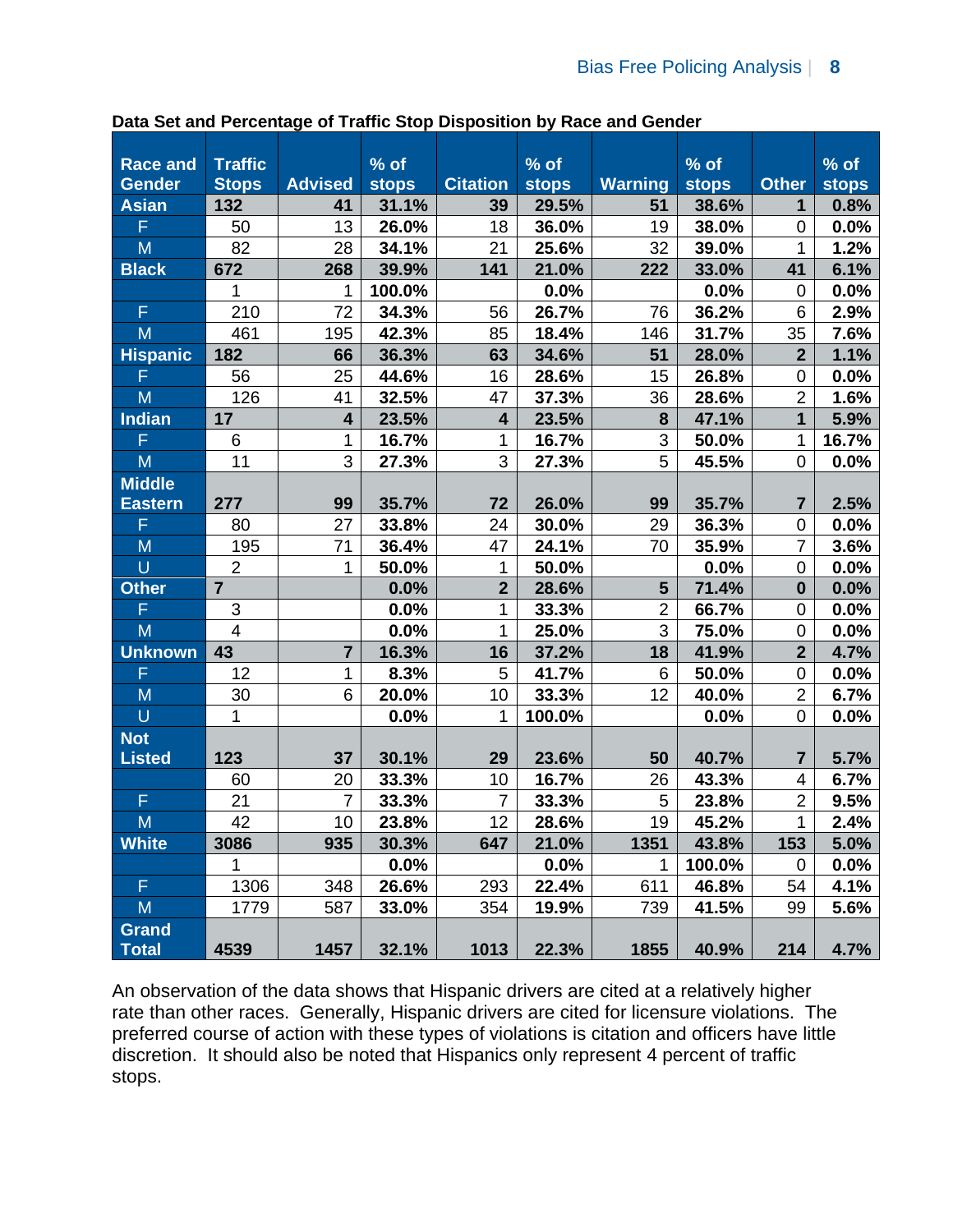## **Traffic Crash Data Sample**

The division recorded 489 public roadway crash reports in 2020. Out of that number, 387 at fault drivers were cited. Issuing citations to at fault drivers is the preferred course of action and officers have little discretion which makes this category desirable for data comparison. Dr. Richard Johnson (2019) indicated in a research brief that crash data is one of the best benchmarks' measures of poor driving behavior and should be used when comparing traffic stop data.

Note: Race/ethnicity codes are limited for crash reporting; therefore, traffic crash data does not include Middle Eastern, Hispanic, or Other.

| <b>Gender</b>      | <b>Crash</b><br><b>Citation</b> | <b>Percent</b> | <b>Traffic Stop</b><br>$\frac{9}{6}$ |
|--------------------|---------------------------------|----------------|--------------------------------------|
|                    | 166                             | 42.9%          | 38.4%                                |
| М                  | 221                             | 57.1%          | 60.1%                                |
| <b>Grand Total</b> | 387                             | 100%           |                                      |

## **Crash Citations by Gender**

#### **Crash Citations by Race**

| <b>Race</b>           | <b>Crash</b><br><b>Citation</b> | <b>Percent</b> | <b>Traffic</b><br>Stop % |
|-----------------------|---------------------------------|----------------|--------------------------|
| <b>Asian</b>          | 8                               | 2.1%           | 2.9%                     |
| <b>Black</b>          | 29                              | 7.5%           | 14.8%                    |
| <b>Indian</b>         | 1                               | .3%            | .4%                      |
| <b>White</b>          | 349                             | 90.2%          | 68%                      |
| <b>Not Listed</b>     | 0                               | O              | 2.7%                     |
| <b>Middle Eastern</b> | 0                               | 0              | 6.1%                     |
| <b>Other</b>          | 0                               | 0              | .2%                      |
| <b>Hispanic</b>       | 0                               | ი              | 4%                       |
| <b>Grand Total</b>    | 387                             | 100%           |                          |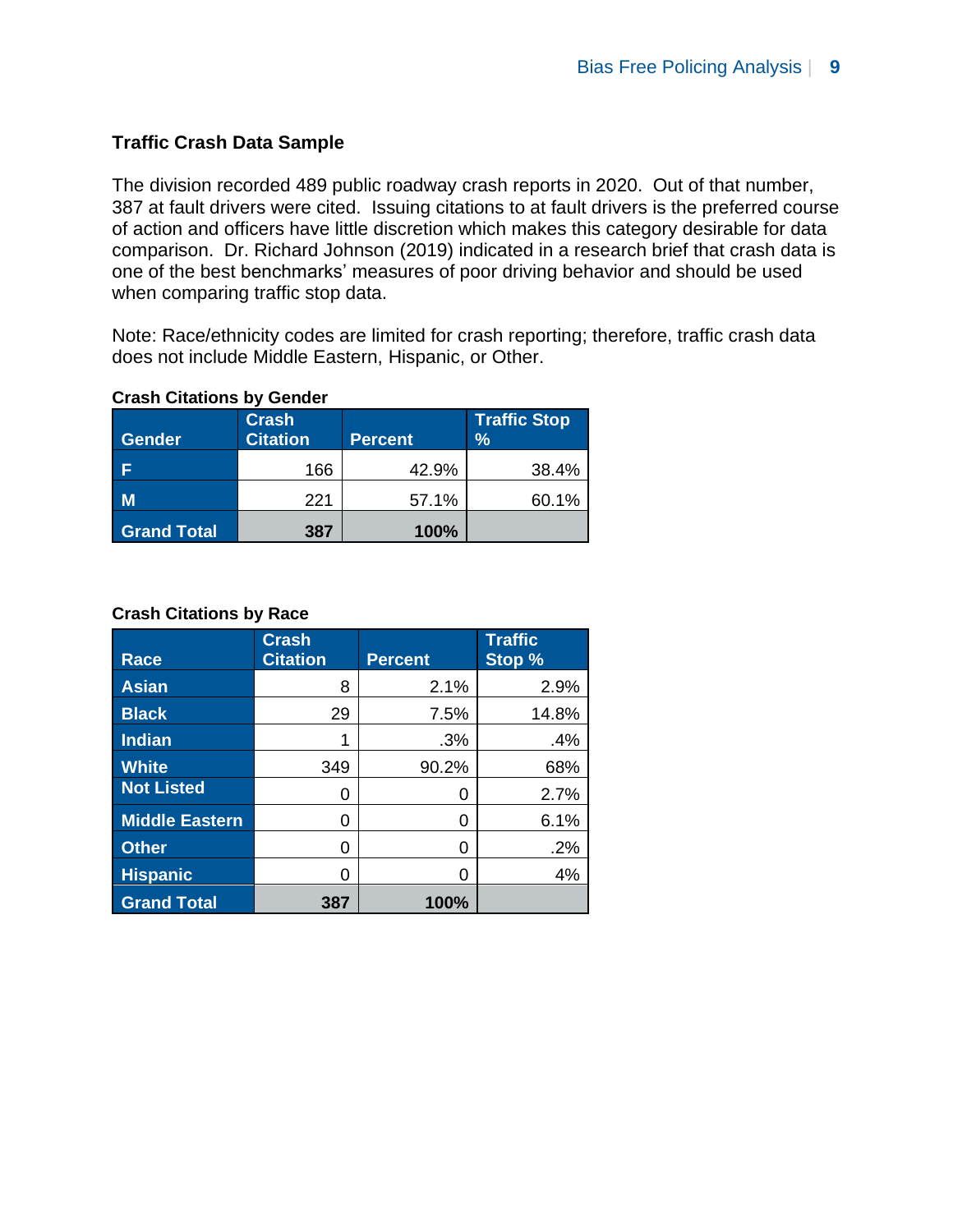# **Historical Data Review**

When comparing 2018 to 2020 gender and race traffic stop data, the data is relatively consistent.

| <b>Gender</b>               | 2020<br><b>Count by</b><br><b>Gender</b> | 2020<br><b>Percentage</b> | 2019<br><b>Count by</b><br><b>Gender</b> | 2019<br><b>Percentage</b> | 2018<br><b>Count by</b><br><b>Gender</b> | 2018<br>Percentage |
|-----------------------------|------------------------------------------|---------------------------|------------------------------------------|---------------------------|------------------------------------------|--------------------|
| Female                      | 1744                                     | 38.45                     | 2249                                     | 40.4%                     | 1613                                     | 36.9%              |
| <b>Male</b>                 | 2730                                     | 60.1%                     | 3284                                     | 59.0%                     | 2681                                     | 61.3%              |
| <b>Unknown</b>              | 3                                        | $.1\%$                    |                                          | 0.02%                     | 2                                        | 0.05%              |
| <b>Not</b><br><b>Listed</b> | 62                                       | 1.4%                      | 34                                       | 0.6%                      | 79                                       | 1.8%               |
| Grand<br>Total              | 4539                                     |                           | 5568                                     |                           | 4375                                     |                    |

|                 | 2020            |                   | 2019            |                   | 2018            |                   |
|-----------------|-----------------|-------------------|-----------------|-------------------|-----------------|-------------------|
|                 | <b>Count by</b> | 2020              | <b>Count by</b> | 2019              | <b>Count by</b> | 2018              |
| Race            | <b>Race</b>     | <b>Percentage</b> | Race            | <b>Percentage</b> | <b>Race</b>     | <b>Percentage</b> |
| Asian           | 132             | 2.9%              | 155             | 2.8%              | 98              | 2.2%              |
| <b>Black</b>    | 672             | 14.8%             | 806             | 14.5%             | 586             | 13.4%             |
| <b>Hispanic</b> | 182             | 4%                | 214             | 3.8%              | 111             | 2.54%             |
| Indian          | 17              | .4%               | 19              | 0.3%              | 3               | 0.07%             |
| <b>Middle</b>   |                 |                   |                 |                   |                 |                   |
| <b>Eastern</b>  | 277             | 6.1%              | 167             | 3.0%              | 81              | 1.85%             |
| <b>Other</b>    | 7               | .2%               | 10              | 0.2%              | 9               | 0.2%              |
| <b>Unknown</b>  | 43              | .9%               | 48              | 0.9%              | 50              | 1.1%              |
| <b>Not</b>      |                 |                   |                 |                   |                 |                   |
| <b>Listed</b>   | 123             | 2.7%              | 171             | 3.1%              | 443             | 10.1%             |
| <b>White</b>    | 3086            | 68%               | 3978            | 71.4%             | 2994            | 68.4%             |
| Grand<br>Total  | 4539            |                   | 5568            |                   | 4375            |                   |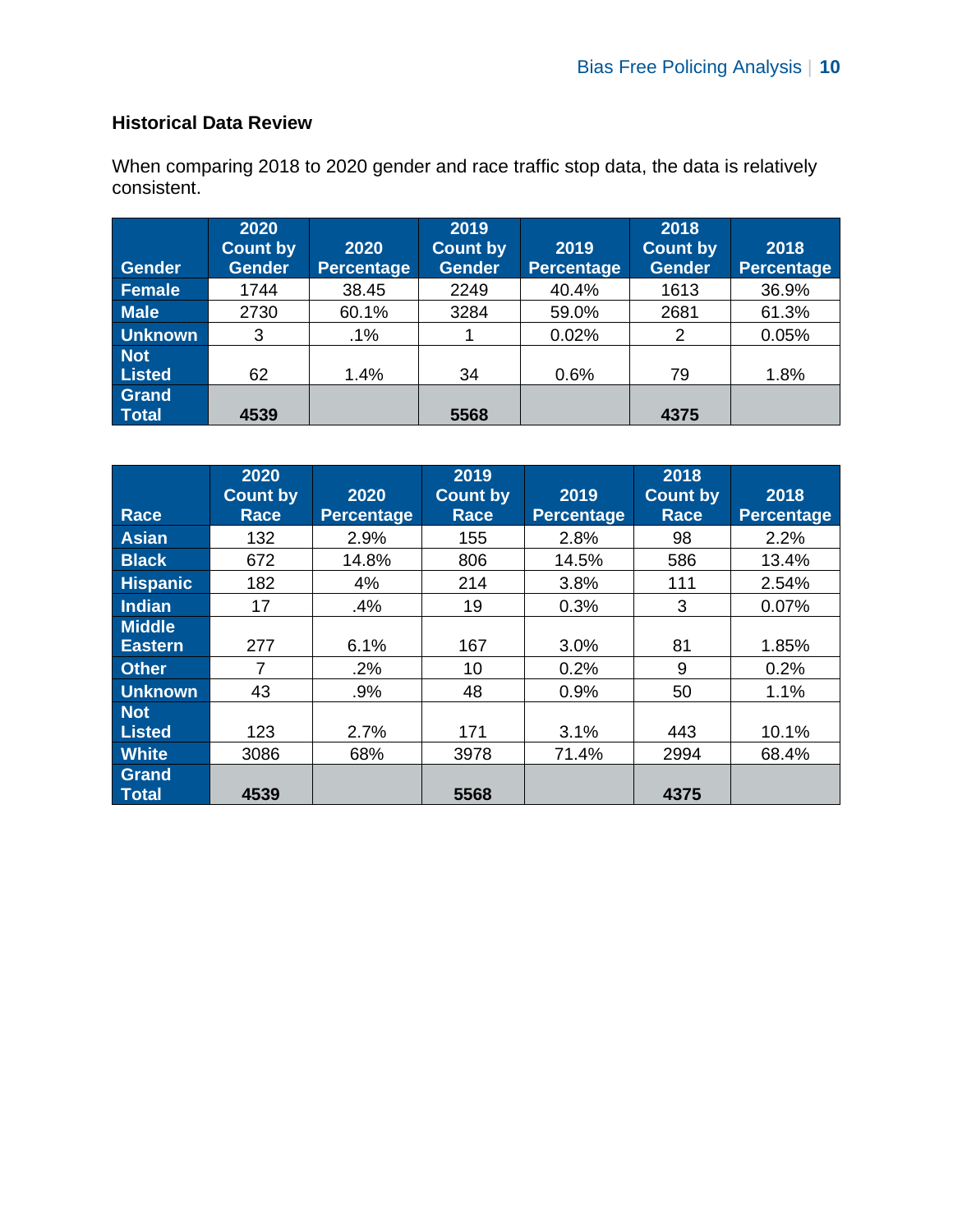## **Conclusions**

The information contained in this report may have far reaching consequences; therefore, conclusions require careful consideration and thought. One single data set or observation should not be used independently to conclude whether bias-based policing practices exists. It is imperative and prudent to look at the entire body of work before reaching a conclusion.

Conclusions include:

- The Division reinforces fair, objective, and impartial policing through the organizational Mission and Core Values.
- The Division has Bias-Free Policing policies in place that prohibit bias-based policing.
- The Division has Community Relations policies in place to promote a culture of sound community – police relationships.
- The Division has a formal complaint process where community members may file a complaint for bias-based policing and complaints are investigated. This can be accomplished in person, on-line, or by phone.
- The Division properly handled the local protests by ensuring people rights were protected and the events were peaceful.
- The Division requires annual training on Bias-Free Policing and the training is up to date.
- The Division requires data collection on all traffic stops which is used for analysis.
- The Division is certified by OCLEAC, which shows a commitment to maintaining strong police – community relationships.

After reviewing the data, complaints, and division practices, this report concludes there is no evidence of bias-based policing by the division or members of the division.

## **Recommendations**

While this report demonstrates the Division's pursuit of fair, objective, and impartial policing strategies and tactics, it also exposes the complexity of the issue. The following recommendations are intended to improve the analytical process.

- Implementation of a regular citizen's survey focused on police community relations. The survey can collect demographic information and provide valuable information of what the community thinks about the police department, behaviors, and goals.
- Continue aggressive minority recruitment practices to ensure the Division demographics represent the community.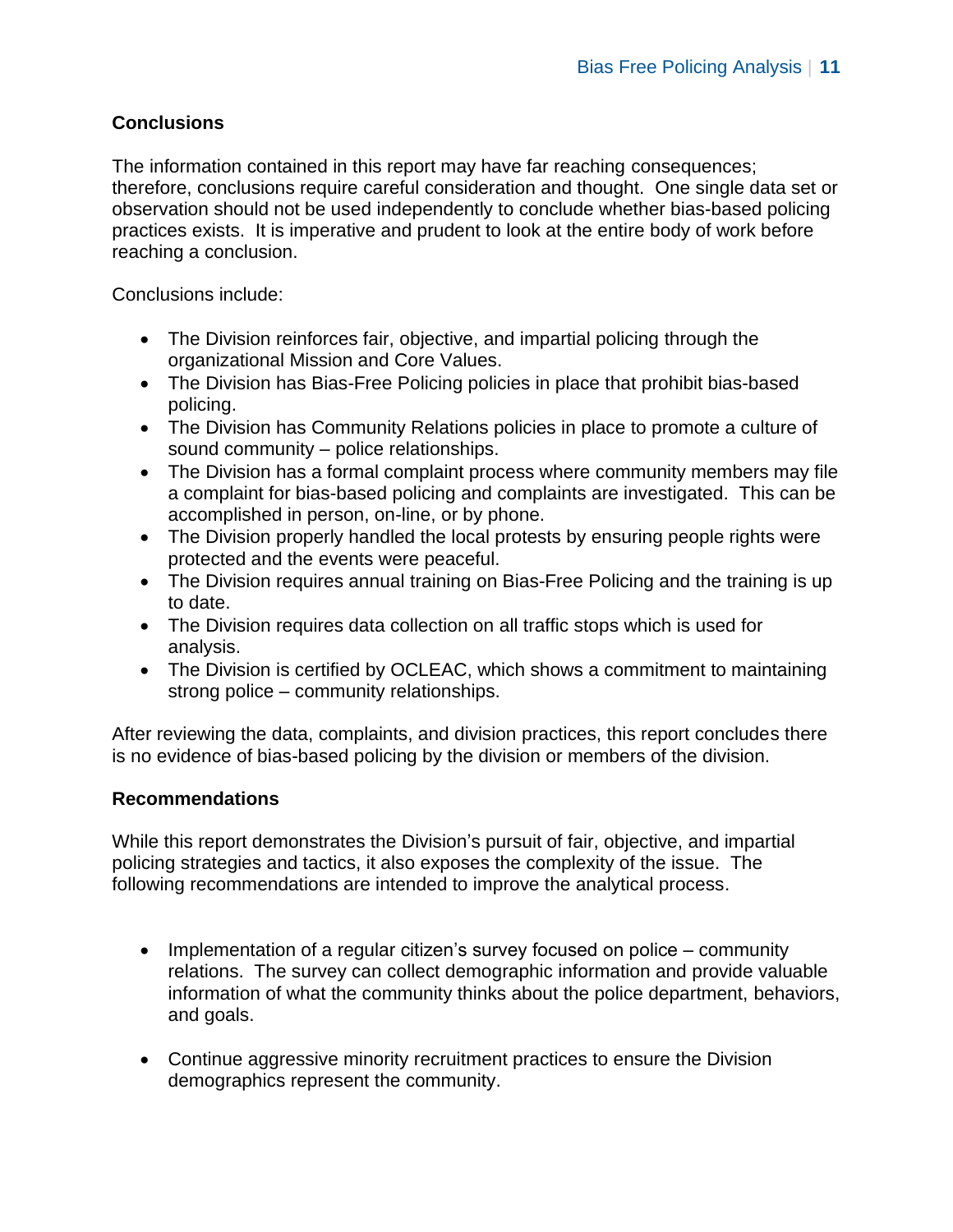#### **Data Analysis Commentary**

The primary guiding document for this analysis is a study published by the U.S Department of Justice Office of Community Policing Services titled *How to Correctly Collect and Analyze Racial Profiling Data: Your Reputation Depends on It!*

The publication provides a summary of the many important methodological issues surrounding this topic. In addition, it provides advice to law enforcement practitioners on how to more accurately collect and analyze racial profiling data.

The greatest challenge with data analysis is how to establish comparison benchmarks. The fact of the matter, there are no standardized formulas or benchmarks that will automatically point to a culture of bias-based policing. There are too many variables to create a "one size fits all" approach, as each jurisdiction is unique. With that being said, a couple of methodologies were employed in this analysis to administratively review and compare the bias-based policing data. The following methodologies were employed as a frame of refence to apply context to the bias-based data collected. When combined with community input/concerns and division practices, proper conclusions and recommendations can be made to ensure bias-based policing does not exist.

Commentary on use of population data:

Traditionally, traffic stops data was compared to jurisdictional population estimates. However, census data often fails to provide an effective data analysis benchmark or baseline. According to the publication *How to Correctly Collect and Analyze Racial Profiling Data*, most analysis will show that police stops are not proportional to population data. The primary reason for this is the residential population does not take into account variables such as visitors traveling through the city, the daytime motor vehicle transportation population, the number of traffic violations being committed, and the race and gender of the driver of those vehicles (84).

Additional research by Dr. Richard Johnson supports this conclusion. Dr. Johnson (2019) concluded "Using census statistics as a benchmark, that in no way resemble the driving population or the traffic violator population, is just one of these many methodological errors."

#### **References:**

Johnson, Richard R., Ph.D., (December 2019). Racial Profiling or Bad Research? Why We Should Stop Using Census Data. Dolan Consulting Group. Retrieved from <https://www.dolanconsultinggroup.com/news/racial-profiling-or-bad-research/>

McMahon, Joyce, Garner, Joel, Davis, Ronald and Kraus, Amanda, *How to Correctly Collect and Analyze Racial Profiling Data: Your Reputation Depends On It!*, Final Project Report for Racial Profiling Data Collection and Analysis. (Washington, DC: Government Printing Office, 2002).